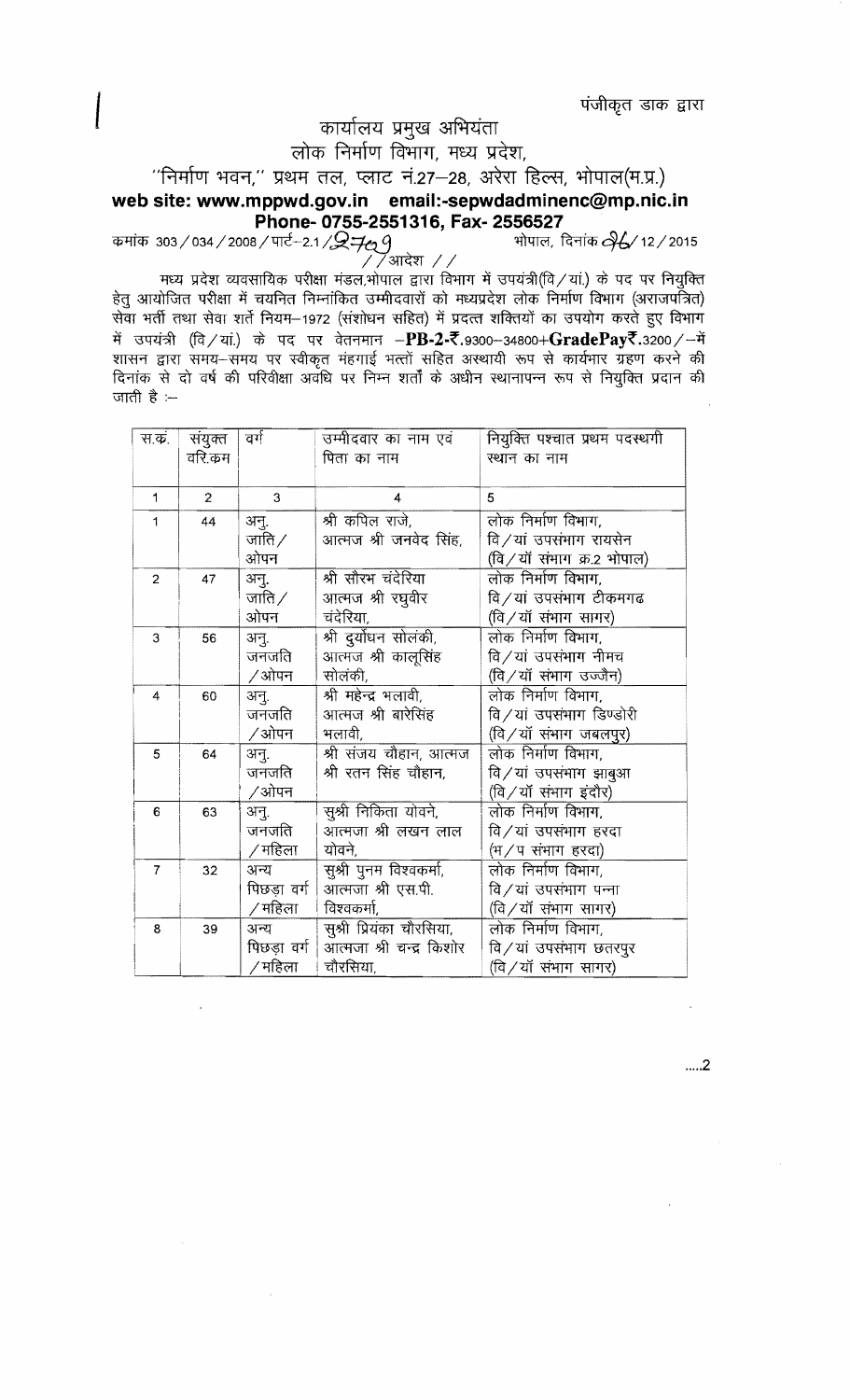ार्ते निम्नानुसार है :–

- उपरोक्त नियुक्त अभ्यर्थियों की आपसी वरिष्ठता व्यापम द्वारा चयन कम के अनुसार रहेगी।  $\mathbf{1}$ .
- $\overline{2}$ . अभ्यर्थी को संपूर्ण सेवा काल में मध्यप्रदेश सिविल सेवा,(आचरण नियम) 1965 का पूर्ण रूप से पालन करना होगा ।
- उक्त अभ्यर्थियों की परिवीक्षा अवधि,स्थायीकरण,वरिष्ठता,पदोन्नति आदि मध्यप्रदेश सिविल सेवा  $3.$ (सेवा की सामान्य शर्तें)नियम-1961 एवं मध्यप्रदेश लोक निर्माण विभाग (अराजपत्रित) सेवा भर्ती तथा सेवा शर्ते नियम-1972 के अध्यधीन होंगे। सेवा संबंधी अन्य मुद्दे नियमित शासकीय सेवकों को लागू नियमों के अध्यधीन रहेंगे।
- मध्य प्रदेश शासकीय सेवक(अस्थायी / अर्द्धस्थायी)सेवा नियम-1960 में निहित नियम के अनुसार 4. संबंधित व्यक्ति की सेवायें किसी भी समय, किसी भी एक पक्ष द्वारा एक माह का नोटिस या उसके एवज में एक माह का वेतन तथा भत्ते का भुगतान कर समाप्त की जा सकगी । संबंधित अभ्यर्थी द्वारा एक माह पूर्व नोटिस देकर या उसके एवज में एक माह का वेतन का भुगतान किये बिना सेवा छोड़ने पर उक्त शर्तों के अंतर्गत एक माह के वेतन के बराबर देय राशि संबंधित से भू-राजस्व की बकाया की भांति वसूली योग्य होगी।
- अभ्यर्थी को पदस्थगी वि⁄यां.संभाग में अपनी उपस्थिति देना है एवं शैक्षणिक योग्यता एवं 5. जन्मतिथि इत्यादि संबंधी मूल प्रमाण पत्र तथा उसकी सत्यापित छाया प्रतियां प्रस्तुत करना होगी।
- अभ्यर्थियों द्वारा प्रस्तुत जाति प्रमाण पत्र एवं अन्य प्रमाण पत्रों के संबंध में भविष्य में प्रतिकूल  $6.$ स्थिति या गड़बड़ी पाये जाने पर सेवा समाप्त की जा सकेगी एवं संबंधित के विरूद्ध विधिसम्मत कार्यवाही की जावेगी।
- अभ्यर्थी को परिवीक्षा अवधि के दौरान विहित सैद्धांतिक एवं व्यवहारिक प्रशिक्षण दिया जावेगा, उसे  $\overline{7}$ . समय-समय पर प्रशिक्षण एवं विहित विभागीय परीक्षाएँ (इंजीनियरिंग एवं लेखा) उत्त्तीर्ण करना होगी। परिवीक्षा अवधि सफलतापूर्वक पूर्ण नहीं करने की दशा में उसकी परिवीक्षा अवधि नियमानुसार बढ़ाई जा सकेगी।
- अभ्यर्थी को नियुक्ति आदेश प्राप्त होने पर 15 दिनों के अंदर अपने पदस्थगी संभाग में उपस्थित 8. होना अनिवार्य होगा।
- म.प्र. शासन वित्त विभाग के ज्ञाप कमांक-एफ-9/3/2003/नियम/चार दिनांक 13/4/2005 9. के अनुसार दिनांक 1/1/2005 के पश्चात नियुक्त होने वाले कर्मचारियों को परिभाषित होने वाले अंशदान पेंशन प्रणाली लागू होगी।
- अभ्यर्थी को कार्य पर उपस्थित होने के पूर्व जिले के मुख्य चिकित्सा अधिकारी से अपना स्वास्थ्य  $10.$ प्रमाण पत्र प्रस्तुत करना होगा। जिले के मुख्य चिकित्सा अधिकारी द्वारा अयोग्य घोषित किये जाने पर उन्हें कार्य पर उपस्थित नहीं होने दिया जावेगा।
- अभ्यर्थी को चरित्र सत्यापन हेतु प्रपत्र अपने निकटस्थ अधिकारी को भरकर प्रस्तुत करना होगा  $11.$ तथा संबंधित अधिकारी उम्मीदवार का चरित्र सत्यापन संबंधित पुलिस अधीक्षक से करवायेगा। यदि पुलिस चरित्र सत्यापन की रिपोर्ट अभ्यर्थी के विरूद्ध पायी जाती है, तो ऐसे अभ्यर्थी के संबंध में यह नियुक्ति आदेश स्वमेव निरस्त माना जावेगा।

प्रमाणित किया जाता है,कि उपरोक्त नियुक्तियों में अनुसूचित जाति ⁄ अनुसूचित जनजाति एवं अन्य पिछड़ा वर्ग के लिये निर्धारित आरक्षण संबंधी नियमों का पालन किया गया है।

(इंजी.अखिलेश अग्रवाल) प्रमुख अभियंता लोक निर्माण विभाग,मध्यप्रदेश, भोपाल,दूरभाष—2551485

.........3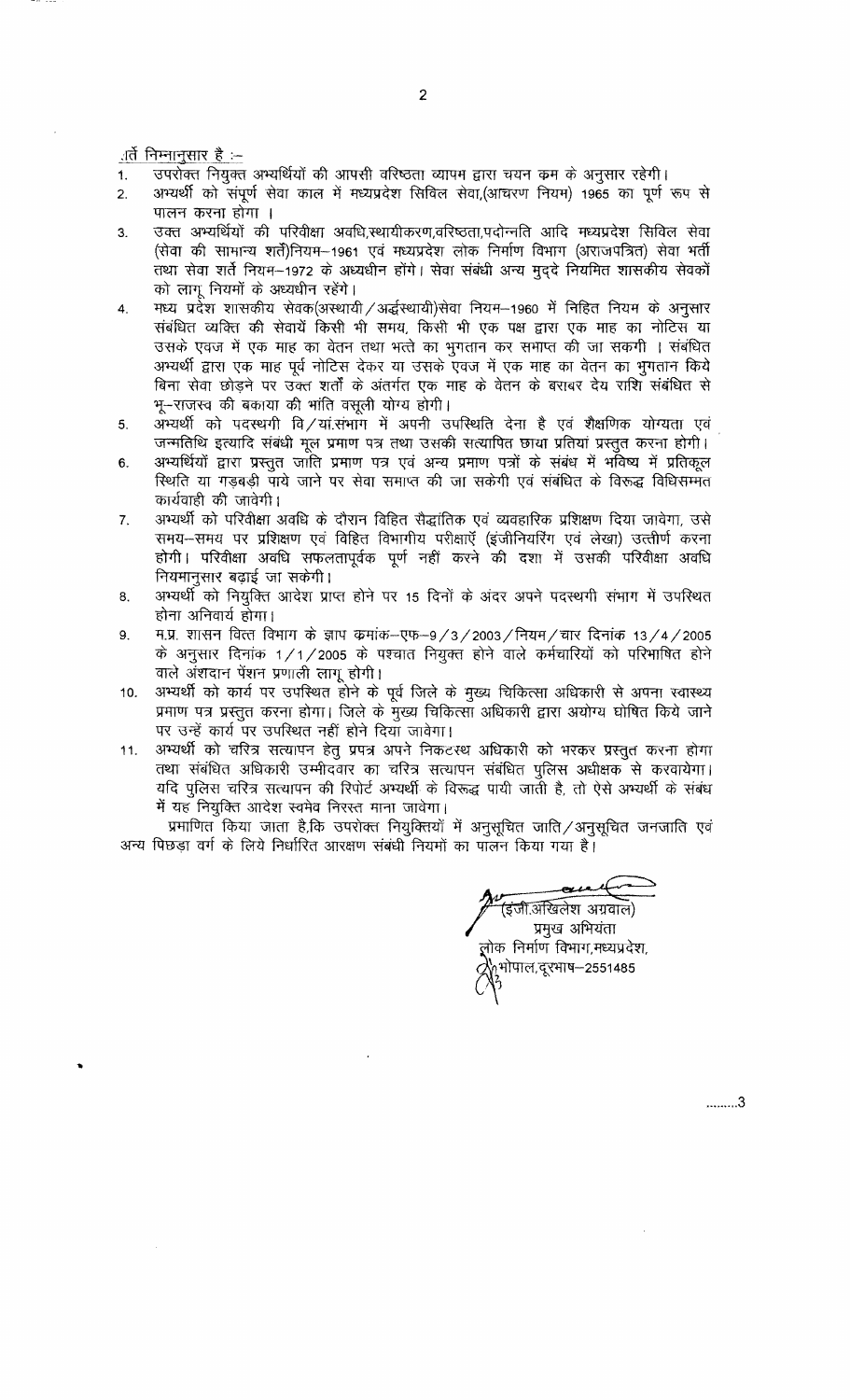कमांक 303/034/2008/पार्ट-2.1/ $\cancel{Q}$ नी $\cancel{D}$ ातेलिपि :-

भोपाल दिनांक $\mathscr{A}$  /12/2015

- निज सचिव,माननीय मंत्री जी, लोक निर्माण विभाग,मध्यप्रदेश भोपाल 1.
- प्रमुख सचिव,मध्य प्रदेश शासन,लोक निर्माण विभाग,मंत्रालय,भोपाल  $\overline{2}$
- आयुक्त, जनसंपर्क संचालनालय,मध्यप्रदेश,भोपाल 3.
- नियंत्रक,मध्यप्रदेश व्यवसायिक परीक्षा मंडल,भोपाल 4.
- समस्त मुख्य अभियंता,लोक निर्माण विभाग,मध्यप्रदेश 5.
- अधीक्षण यंत्री,लोक निर्माण विभाग,वि / यां.मंडल,भोपाल 6.
- अधीक्षण यंत्री(आई.टी.सैल)कार्यालय प्रमुख अभियंता,लो.नि.वि.,भोपाल की ओर आदेश अपलोड 7. करने हेतु।
- कोषालय अधिकारी,जिला कोषालय रायसेन / टीकमगढ / नीमच / डिण्डोरी / झाबुआ / हरदा 8. ∕ पन्ना ∕ छतरपुर
- कार्यपालन यंत्री,लोक निर्माण विभाग,वि/यां.संभाग रायसेन/टीकमगढ/नीमच/ डिण्डोरी  $9.$ /झाबुआ/पन्ना/छतरपुर की ओर सूचनार्थ एवं आवश्यक कार्यवाही हेतु अग्रेषित। निर्देशित किया जाता है,कि नवनियुक्त उपयंत्रियों की उपस्थिति के समय नियमानुसार समस्त आवश्यक कार्यवाही पूर्ण कर, नवनियुक्त उपयंत्रियों को उनके पदस्थगी स्थल (वि/यां.उपसंभाग) में उपस्थित होने के लिए निर्देशित करें एवं संबंधित की उपस्थिति की सूचना इस कार्यालय को प्रेषित किया जाना सुनिश्चित करेंगे।
- कार्यपालन यंत्री,लोक निर्माण विभाग,संभाग हरदा की ओर सूचनार्थ एवं आवश्यक कार्यवाही हेतू  $10.$ अग्रेषित। निर्देशित किया जाता है, कि नवनियुक्त उपयंत्रीं की उपस्थिति के समय नियमानुसार समस्त आवश्यक कार्यवाही पूर्ण कर, नवनियुक्त उपयंत्री को उनके पदस्थगी स्थल (वि/यां. उपसंभाग) में उपस्थित होने के लिए निर्देशित करें एवं संबंधित की उपस्थिति की सूचना इस कार्यालय को प्रेषित किया जाना सुनिश्चित करेंगे।
- वरिष्ठ निज सहायक,प्रमुख अभियंता,लोक निर्माण विभाग,मध्यप्रदेश,भोपाल 11.
- $12.$ स्थापना शीर्ष–302 / 304 / 305 कार्यालय प्रमुख अभियंता,लो.नि.वि.,भोपाल
- श्री कपिल राजे, आत्मज श्री जनवेद सिंह, गौतम नगर मोरार,ग्वालियर-474006 13.
- श्री सौरभ चंदेरिया, आत्मज श्री रघुवीर चंदेरिया, सी–52, सुभाष नगर,हजीरा 14. ग्वालियर-474003
- श्री दुर्योधन सोलंकी, आत्मज श्री कालूसिंह सोलंकी, एम—248, नालंदा परिसर केशर बाग 15. रोड,इंदौर–452012
- श्री महेन्द्र भलावी, आत्मज श्री बारेसिंह भलावी, प्लाट नं.16, बिहाईण्ड रिलायंस टावर रघुनाथ 16. नगर,सिवनी–480661
- श्री संजय चौहान, आत्मज श्री रतन सिंह चौहान, 2711, सेक्टर-ई, सुदामा नगर इंदौर--452009  $17.$
- सुश्री निकिता योवने, आत्मजा श्री लखन लाल योवने, पी.एच.नं.180,पटेल नगर,कुंडी 18. शाहपुर,बैतूल—460440
- सुश्री पूनम विश्वकर्मा, आत्मजा श्री एस.पी.विश्वकर्मा, द्वारा:--श्री जगदीश दुबे,अपोजिट कोरी 19. आटा चक्की,नियर काड़ा की बरिया,छतरपुर-471001
- सुश्री प्रियंका चौरसिया, आत्मजा श्री चन्द्र किशोर चौरसिया, 121, गणेश घाट,पूरवियू 20. सागर-470002
	- की ओर सूचनार्थ एवं आवश्यक कार्यवाही हेतु अग्रेषित।

प्रमुख अभियंता क निर्माण विभाग,मध्यप्रदेश, भोपाल,दूरभाष–2551485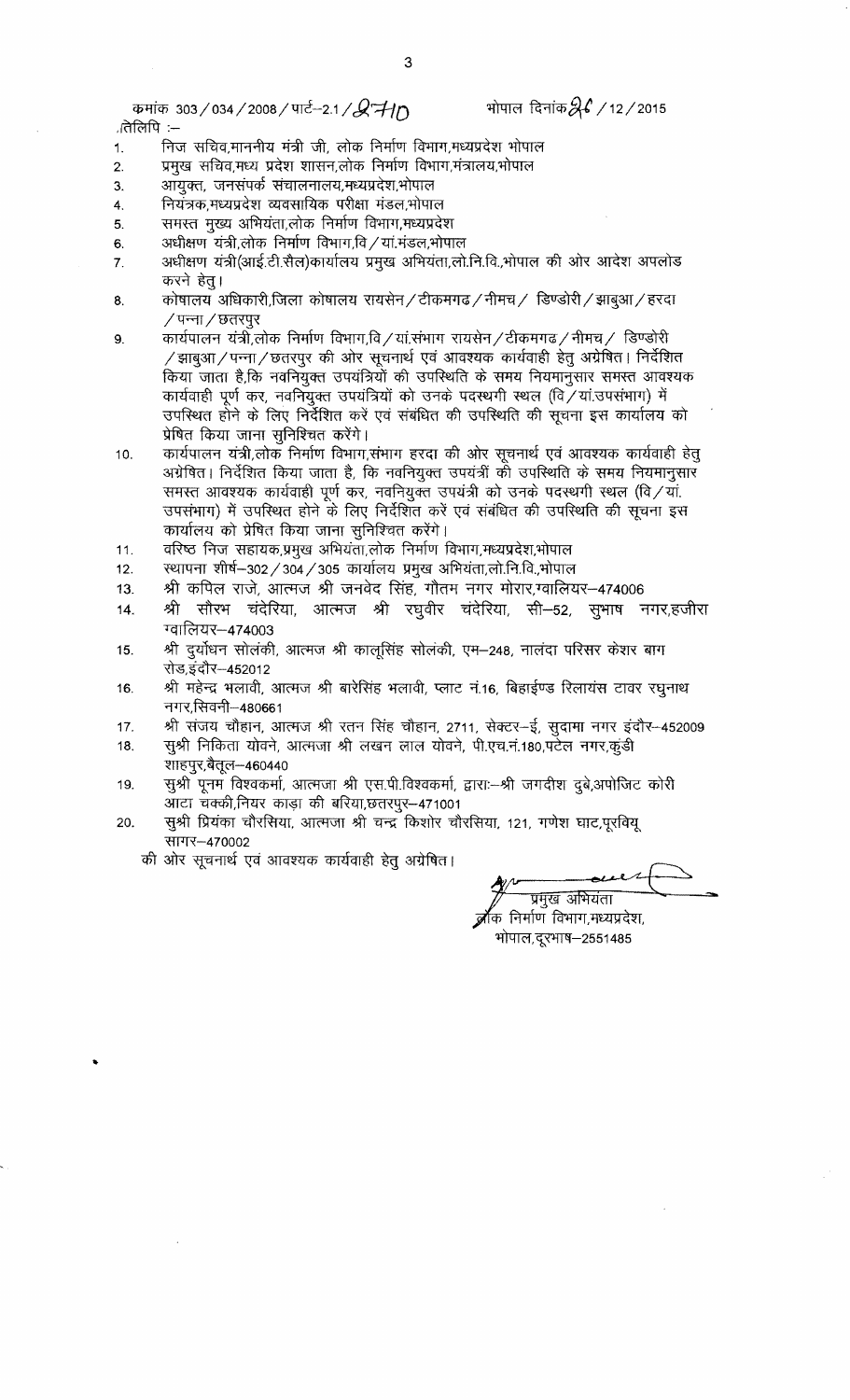पंजीकृत डाक द्वारा

## कार्यालय प्रमुख अभियंता लोक निर्माण विभाग, मध्य प्रदेश,

''निर्माण भवन,'' प्रथम तल, प्लाट नं.27–28, अरेरा हिल्स, भोपाल(म.प्र.)

email:-sepwdadminenc@mp.nic.in web site: www.mppwd.gov.in Phone- 0755-2551316, Fax- 2556527 ..<br>भोपाल, दिनांक �� / 12 / 2015 कमांक 303/034/2008/पार्ट–2.1/*Q*711

 $7/$ आदेश  $7/$ 

मध्य प्रदेश व्यवसायिक परीक्षा मंडल,भोपाल द्वारा विभाग में उपयंत्री(वि / यां.) के पद पर नियुक्ति हेतु आयोजित परीक्षा में चयनित निम्नांकित उम्मीदवारों को मध्यप्रदेश लोक निर्माण विभाग (अराजपत्रित) सेवा भर्ती तथा सेवा शर्ते नियम–1972 (संशोधन सहित) में प्रदत्त शक्तियों का उपयोग करते हुए विभाग में उपयंत्री (वि / यां.) के पद पर वेतनमान --PB-2-रें.9300-34800+GradePayरें.3200 / -में शासन द्वारा समय–समय पर स्वीकृत मंहगाई भत्तों सहित अस्थायी रूप से कार्यभार ग्रहण करने की दिनांक से दो वर्ष की परिवीक्षा अवधि पर निम्न शर्तों के अधीन स्थानापन्न रूप से नियुक्ति प्रदान की जाती है $\div$ 

| स.क.           | संयुक्त      | वग                | उम्मीदवार का नाम एवं   | नियुक्ति पश्चात प्रथम पदस्थगी |
|----------------|--------------|-------------------|------------------------|-------------------------------|
|                | वरि.कम       |                   | पिता का नाम            | स्थान का नाम                  |
|                | 2            | 3                 | 4                      | 5                             |
|                | 52           | अनारक्षित / अस्थि | श्री प्रमोद पाल, आत्मज | लोक निर्माण विभाग,            |
|                |              | बाधित ओपन         | श्री प्रेमलाल पाल      | वि/यॉ उपसंभाग धार             |
|                |              |                   |                        | (वि/यॉ सभाग, इंदौर)           |
| $\mathcal{P}$  | 55           | अनारक्षित /अस्थि  | श्री अंकित अवस्थी      | लोक निर्माण विभाग,            |
|                |              | बाधित ओपन         | आत्मज श्री संतोष       | वि/यॉ उपसंभाग बालाघाट         |
|                |              |                   | अवस्थी                 | (वि/यॉ सभाग, जबलपुर)          |
| 3              | 58           | अनारक्षित / अस्थि | श्री कुलदीप लोढा       | लोक निर्माण विभाग,            |
|                |              | बाधित ओपन         | आत्मज श्री सुरेश लोढा  | वि/यॉ उपसंभाग खण्डवा          |
| $\overline{r}$ | $\mathbf{A}$ |                   |                        | (वि / यॉ सभाग, इंदौर)         |

<u>शर्ते निम्नानुसार है :–</u>

उपरोक्त नियुक्त अभ्यर्थियों की आपसी वरिष्ठता व्यापम द्वारा चयन कम के अनुसार रहेगी। 1.

- अभ्यर्थी को संपूर्ण सेवा काल में मध्यप्रदेश सिविल सेवा,(आचरण नियम) 1965 का पूर्ण रूप से  $2.$ पालन करना होगा ।
- उक्त अभ्यर्थियों की परिवीक्षा अवधि,स्थायीकरण,वरिष्ठता,पदोन्नति आदि मध्यप्रदेश सिविल सेवा  $3<sub>l</sub>$ (सेवा की सामान्य शर्तें)नियम-1961 एवं मध्यप्रदेश लोक निर्माण विभाग (अराजपत्रित) सेवा भर्ती तथा सेवा शर्ते नियम-1972 के अध्यधीन होंगे। सेवा संबंधी अन्य मुद्दे नियमित शासकीय सेवकों को लागू नियमों के अध्यधीन रहेंगे।
- मध्य प्रदेश शासकीय सेवक(अस्थायी / अर्द्धस्थायी)सेवा नियम-1960 में निहित नियम के अनुसार 4. संबंधित व्यक्ति की सेवायें किसी भी समय, किसी भी एक पक्ष द्वारा एक माह का नोटिस या उसके एवज में एक माह का वेतन तथा भत्ते का भुगतान कर समाप्त की जा सकगी । संबंधित अभ्यर्थी द्वारा एक माह पूर्व नोटिस देकर या उसके एवज में एक माह का वेतन का भुगतान किये बिना सेवा छोड़ने पर उक्त शर्तों के अंतर्गत एक माह के वेतन के बराबर देय राशि संबंधित से भू-राजस्व की बकाया की भांति वसूली योग्य होगी।
- अभ्यर्थी को पदस्थगी वि/यां.संभाग में अपनी उपस्थिति देना है एवं शैक्षणिक योग्यता एवं  $5<sub>1</sub>$ जन्मतिथि इत्यादि संबंधी मूल प्रमाण पत्र तथा उसकी सत्यापित छाया प्रतियां प्रस्तुत करना होगी।

.......2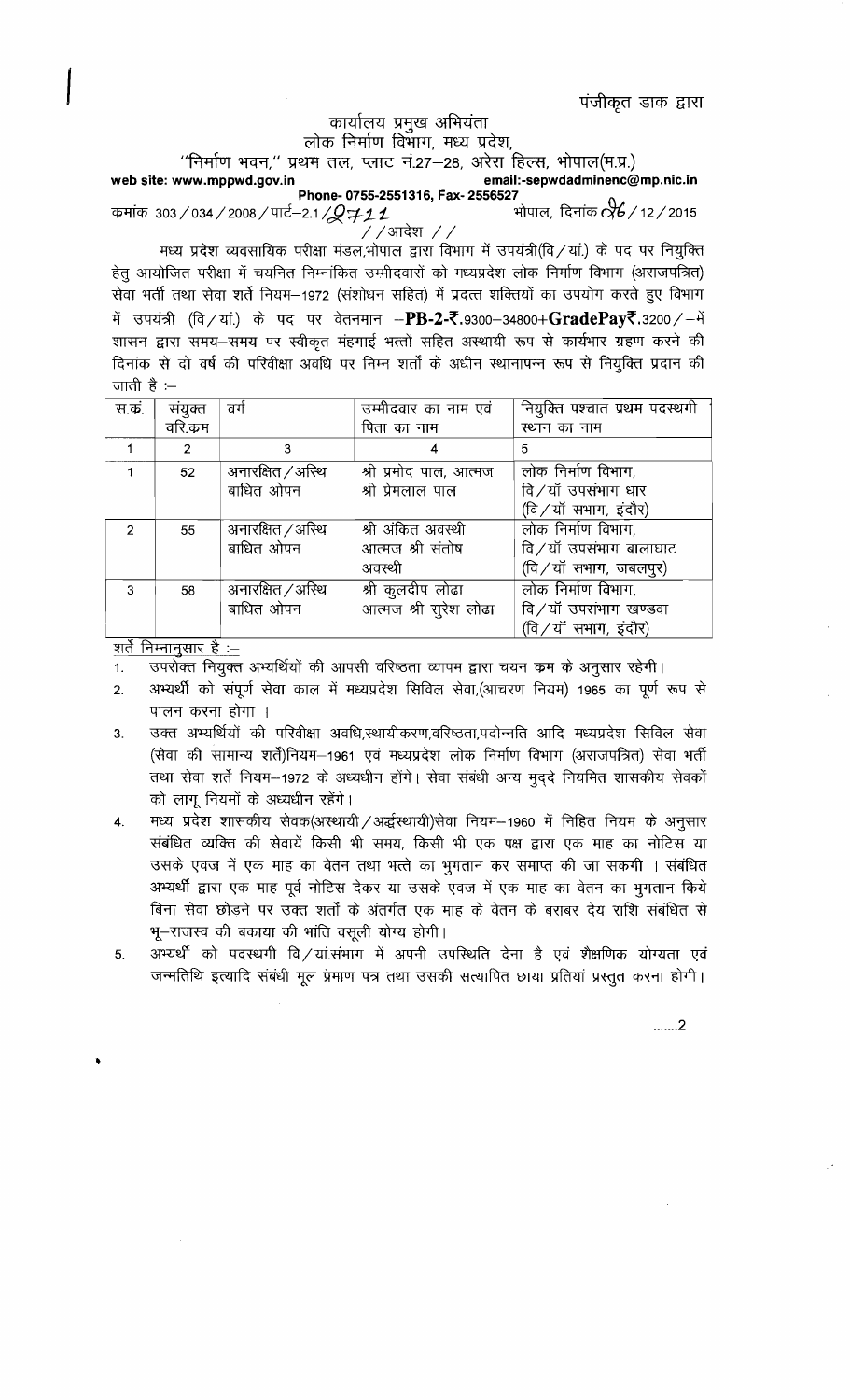- अभ्यर्थियों द्वारा प्रस्तुत जाति प्रमाण पत्र एवं अन्य प्रमाण पत्रों के संबंध में भविष्य में प्रतिकूल  $6.$ स्थिति या गड़बड़ी पाये जाने पर सेवा समाप्त की जा सकेगी एवं संबंधित के विरूद्ध विधिसम्मत कार्यवाही की जावेगी।
- अभ्यर्थी को परिवीक्षा अवधि के दौरान विहित सैद्धांतिक एवं व्यवहारिक प्रशिक्षण दिया जावेगा,उसे  $\overline{7}$ . समय-समय पर प्रशिक्षण एवं विहित विभागीय परीक्षाएँ (इंजीनियरिंग एवं लेखा) उत्त्तीर्ण करना होगी। परिवीक्षा अवधि सफलतापूर्वक पूर्ण नहीं करने की दशा में उसकी परिवीक्षा अवधि नियमानुसार बढ़ाई जा सकेगी।
- अभ्यर्थी को नियुक्ति आदेश प्राप्त होने पर 15 दिनों के अंदर अपने पदस्थगी संभाग में उपस्थित 8. होना अनिवार्य होगा।
- म.प्र. शासन वित्त विभाग के ज्ञाप क्रमांक–एफ–9/3/2003/नियम/चार दिनांक 13/4/2005 9. के अनुसार दिनांक 1/1/2005 के पश्चात नियुक्त होने वाले कर्मचारियों को परिभाषित होने वाले अंशदान पेंशन प्रणाली लागू होगी।
- अभ्यर्थी को कार्य पर उपरिथत होने के पूर्व जिले के मुख्य चिकित्सा अधिकारी से अपना स्वास्थ्य  $10.$ प्रमाण पत्र प्रस्तुत करना होगा। जिले के मुख्य चिकित्सा अधिकारी द्वारा अयोग्य घोषित किये जाने पर उन्हें कार्य पर उपस्थित नहीं होने दिया जावेगा।
- अभ्यर्थी को चरित्र सत्यापन हेतू प्रपत्र अपने निकटस्थ अधिकारी को भरकर प्रस्तुत करना होगा  $11.$ तथा संबंधित अधिकारी उम्मीदवार का चरित्र सत्यापन संबंधित पुलिस अधीक्षक से करवायेगा। यदि पुलिस चरित्र सत्यापन की रिपोर्ट अभ्यर्थी के विरूद्ध पायी जाती है, तो ऐसे अभ्यर्थी के संबंध में यह नियुक्ति आदेश स्वमेव निरस्त माना जावेगा।

प्रमाणित किया जाता है,कि उपरोक्त नियुक्तियों में अनुसूचित जाति /अनुसूचित जनजाति एवं अन्य पिछड़ा वर्ग के लिये निर्धारित आरक्षण संबंधी नियमों का पालन किया गया है।

इंजी.अखिलेश अग्रवाल)

प्रमुख अभियंता न्नेक निर्माण विभाग,मध्यप्रदेश, ,<br>भोपाल,दूरभाष—2551485 भोपाल दिनांक $\mathscr{Q}$ 6 / 12 / 2015

पृ. कमांक 303/034/2008/पार्ट-2.1/ $\mathscr{Q}$  #2 प्रतिलिपि $:=$ 

- 1. निज सचिव,माननीय मंत्री जी, लोक निर्माण विभाग,मध्यप्रदेश भोपाल
- 2. प्रमुख सचिव,मध्य प्रदेश शासन,लोक निर्माण विभाग,मंत्रालय,भोपाल
- 3. आयुक्त, जनसंपर्क संचालनालय,मध्यप्रदेश,भोपाल
- 4. नियंत्रक,मध्यप्रदेश व्यवसायिक परीक्षा मंडल,भोपाल
- 5. समस्त मुख्य अभियंता,लोक निर्माण विभाग,मध्यप्रदेश
- 6. अधीक्षण यंत्री,लोक निर्माण विभाग,वि/यां.मंडल,भोपाल
- 7. अध्यक्ष, जिला मेडिकल बोर्ड, कार्यालय सिविल सर्जन सह मुख्य अस्पताल अधीक्षक जयप्रकाश चिकित्सालय, जिला मेडिकल बोर्ड, भोपाल की ओर उनके पत्र क्र. प्रशा / 2015 / 24258, दिनांक 16/12/2015 के संदर्भ में सूचनार्थ।
- 8. अधीक्षण यंत्री(आई.टी.सैल)कार्या.प्रमुख अभियंता,लो.नि.वि.,भोपाल की ओर आदेश अपलोड करने हेतु।
- 9. कोषालय अधिकारी,जिला कोषालय, इंदौर / जबलपुर
- 10. कार्यपालन यंत्री,लोक निर्माण विभाग,(वि / यां.)संभाग इंदौर / जबलपुर की ओर सूचनार्थ एवं आवश्यक कार्यवाही हेतु अग्रेषित। निर्देशित किया जाता है,कि नवनियुक्त उपयंत्रियों की उपस्थिति के समय नियमानुसार समस्त आवश्यक कार्यवाही पूर्ण कर, नवनियुक्त उपयंत्रियों को उनके

....3